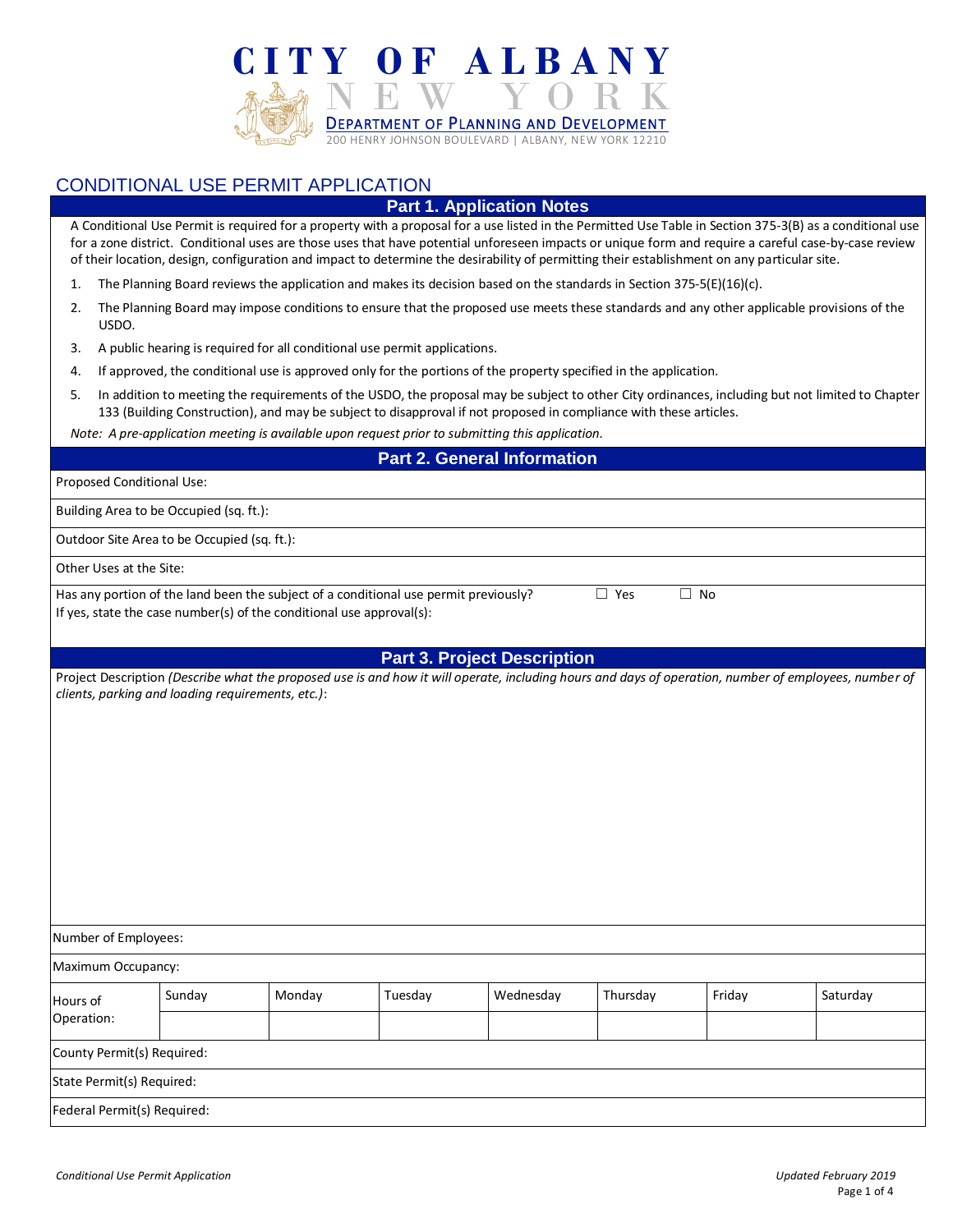|                                                                                                                                         | Part 4. Consistency with Neighborhood and Development Pattern                                                                           |                                                                                                                                                         |                  |                          |  |  |  |
|-----------------------------------------------------------------------------------------------------------------------------------------|-----------------------------------------------------------------------------------------------------------------------------------------|---------------------------------------------------------------------------------------------------------------------------------------------------------|------------------|--------------------------|--|--|--|
|                                                                                                                                         | A. Describe why the proposed location was chosen for the establishment of the conditional use being sought:                             |                                                                                                                                                         |                  |                          |  |  |  |
|                                                                                                                                         |                                                                                                                                         |                                                                                                                                                         |                  |                          |  |  |  |
|                                                                                                                                         |                                                                                                                                         |                                                                                                                                                         |                  |                          |  |  |  |
|                                                                                                                                         |                                                                                                                                         |                                                                                                                                                         |                  |                          |  |  |  |
|                                                                                                                                         |                                                                                                                                         | B. Describe how the proposed use is consistent with the existing and planned development within the immediate area:                                     |                  |                          |  |  |  |
|                                                                                                                                         |                                                                                                                                         |                                                                                                                                                         |                  |                          |  |  |  |
|                                                                                                                                         |                                                                                                                                         |                                                                                                                                                         |                  |                          |  |  |  |
|                                                                                                                                         |                                                                                                                                         |                                                                                                                                                         |                  |                          |  |  |  |
|                                                                                                                                         |                                                                                                                                         |                                                                                                                                                         |                  |                          |  |  |  |
|                                                                                                                                         |                                                                                                                                         | <b>Part 5. Fiscal and Environmental Impacts</b>                                                                                                         |                  |                          |  |  |  |
|                                                                                                                                         |                                                                                                                                         | A. Describe the nature, scope and duration of work to be undertaken in order to establish the use:                                                      |                  |                          |  |  |  |
|                                                                                                                                         |                                                                                                                                         |                                                                                                                                                         |                  |                          |  |  |  |
|                                                                                                                                         |                                                                                                                                         |                                                                                                                                                         |                  |                          |  |  |  |
|                                                                                                                                         |                                                                                                                                         |                                                                                                                                                         |                  |                          |  |  |  |
|                                                                                                                                         |                                                                                                                                         | B. Describe any impacts the proposed conditional use will have upon the adjacent properties, and if and how they will be mitigated:                     |                  |                          |  |  |  |
|                                                                                                                                         |                                                                                                                                         |                                                                                                                                                         |                  |                          |  |  |  |
|                                                                                                                                         |                                                                                                                                         |                                                                                                                                                         |                  |                          |  |  |  |
|                                                                                                                                         |                                                                                                                                         |                                                                                                                                                         |                  |                          |  |  |  |
|                                                                                                                                         |                                                                                                                                         | C. Indicate any of the following operational characteristics (from Section 375-4(J)(1), Operating Standards) that will be generated by the proposed use |                  |                          |  |  |  |
|                                                                                                                                         | (check all that apply):                                                                                                                 | $\Box$ Electromagnetic radiation                                                                                                                        | $\Box$ Emissions | $\Box$ Glare             |  |  |  |
|                                                                                                                                         | $\Box$ Hazardous materials                                                                                                              | $\Box$ Materials and waste handling                                                                                                                     | $\Box$ Noise     | $\Box$ Nuclear Radiation |  |  |  |
|                                                                                                                                         | $\Box$ Odors                                                                                                                            | $\Box$ Vibration                                                                                                                                        | $\Box$ Smoke     | $\Box$ N/A               |  |  |  |
|                                                                                                                                         |                                                                                                                                         | For all checked boxes please describe the source, and explain how it will be mitigated as part of this application.                                     |                  |                          |  |  |  |
|                                                                                                                                         |                                                                                                                                         |                                                                                                                                                         |                  |                          |  |  |  |
|                                                                                                                                         |                                                                                                                                         | D. Describe the volume of refuse expected to be generated by the use, and the means of storage and disposal:                                            |                  |                          |  |  |  |
|                                                                                                                                         |                                                                                                                                         |                                                                                                                                                         |                  |                          |  |  |  |
|                                                                                                                                         |                                                                                                                                         |                                                                                                                                                         |                  |                          |  |  |  |
|                                                                                                                                         |                                                                                                                                         |                                                                                                                                                         |                  |                          |  |  |  |
|                                                                                                                                         |                                                                                                                                         | E. Are there any public funds from any source being used to improve the site or for the operation of the conditional use?                               |                  |                          |  |  |  |
|                                                                                                                                         |                                                                                                                                         |                                                                                                                                                         |                  |                          |  |  |  |
|                                                                                                                                         |                                                                                                                                         |                                                                                                                                                         |                  |                          |  |  |  |
|                                                                                                                                         |                                                                                                                                         |                                                                                                                                                         |                  |                          |  |  |  |
|                                                                                                                                         |                                                                                                                                         |                                                                                                                                                         |                  |                          |  |  |  |
|                                                                                                                                         | repaving, sewer upgrade, storm drainage improvements, etc.)?                                                                            | F. Are any unplanned public infrastructure or service improvements required as a result of an approval of the proposed conditional use (e.g., street    |                  |                          |  |  |  |
|                                                                                                                                         |                                                                                                                                         |                                                                                                                                                         |                  |                          |  |  |  |
|                                                                                                                                         |                                                                                                                                         |                                                                                                                                                         |                  |                          |  |  |  |
|                                                                                                                                         |                                                                                                                                         |                                                                                                                                                         |                  |                          |  |  |  |
|                                                                                                                                         |                                                                                                                                         | G. Indicate whether there is an increase or decrease in impervious surface area as a result of the proposal:                                            |                  |                          |  |  |  |
|                                                                                                                                         |                                                                                                                                         |                                                                                                                                                         |                  |                          |  |  |  |
|                                                                                                                                         |                                                                                                                                         |                                                                                                                                                         |                  |                          |  |  |  |
|                                                                                                                                         |                                                                                                                                         |                                                                                                                                                         |                  |                          |  |  |  |
| <b>Part 6. District and Use Standards</b>                                                                                               |                                                                                                                                         |                                                                                                                                                         |                  |                          |  |  |  |
| A. Explain how the proposed conditional use is consistent with the purposes and objectives of the zone district in which it is located: |                                                                                                                                         |                                                                                                                                                         |                  |                          |  |  |  |
|                                                                                                                                         |                                                                                                                                         |                                                                                                                                                         |                  |                          |  |  |  |
|                                                                                                                                         |                                                                                                                                         |                                                                                                                                                         |                  |                          |  |  |  |
|                                                                                                                                         |                                                                                                                                         |                                                                                                                                                         |                  |                          |  |  |  |
|                                                                                                                                         |                                                                                                                                         |                                                                                                                                                         |                  |                          |  |  |  |
|                                                                                                                                         | B. Describe how the use complies with the Use Specific Standards applicable to that use, as enumerated in Section 375-3(C) of the USDO: |                                                                                                                                                         |                  |                          |  |  |  |
|                                                                                                                                         |                                                                                                                                         |                                                                                                                                                         |                  |                          |  |  |  |
|                                                                                                                                         |                                                                                                                                         |                                                                                                                                                         |                  |                          |  |  |  |
|                                                                                                                                         |                                                                                                                                         |                                                                                                                                                         |                  |                          |  |  |  |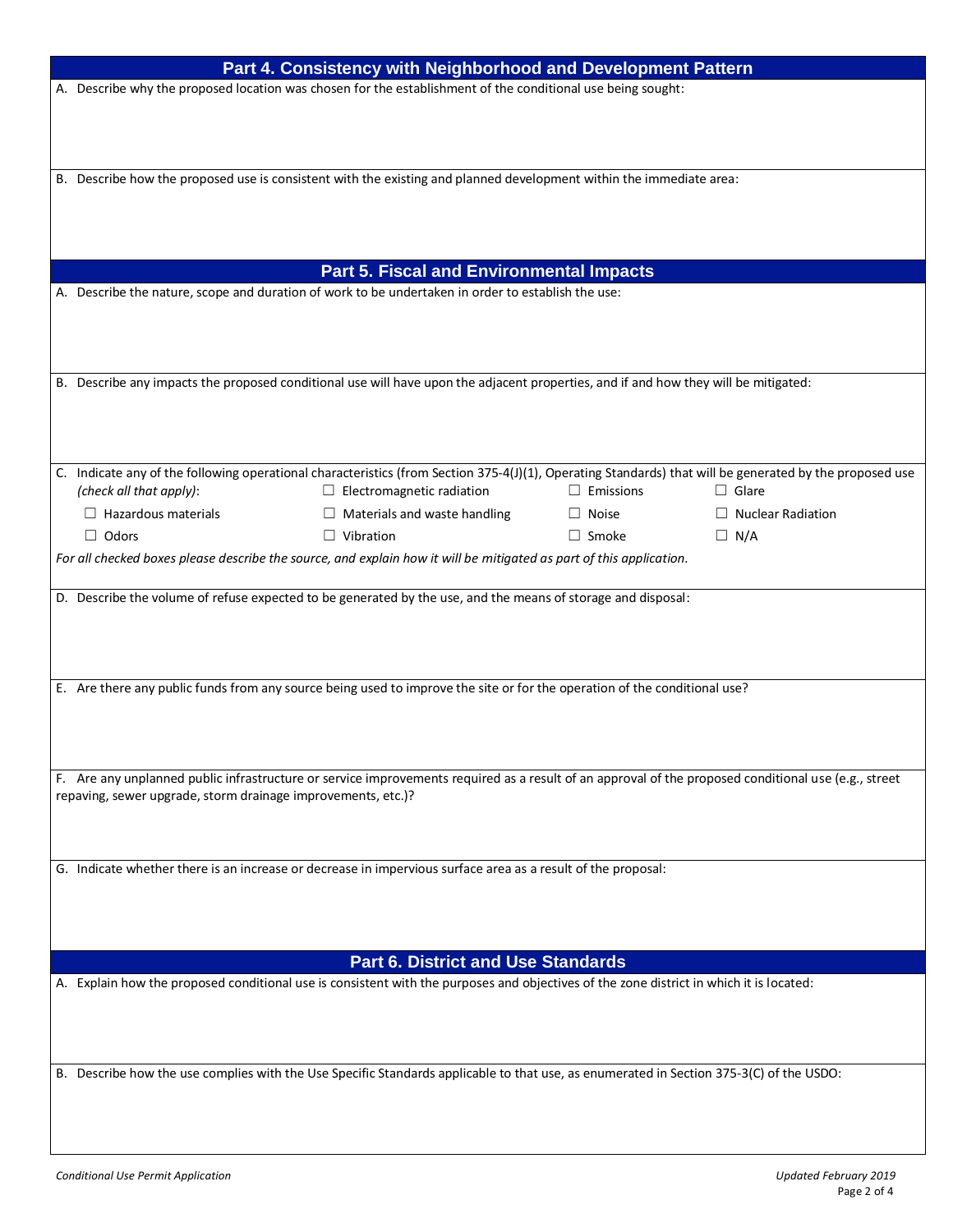## **Part 7. Public Impact**

A. Will the proposed use generate any unique or elevated need for police, fire or emergency services?

B. Describe the type of traffic the use is expected to generate and indicate which days and between what hours the peak period of use occurs.

C. Describe if the use will be served by commercial delivery vehicles, the anticipated number if deliveries per day and where the vehicles will park:

D. Indicate the type of parking facilities available to the use and if off-site, the distance from the property:

E. Describe any proposed changes to curb cuts, streets, sidewalks and connections to public spaces *(e.g., removal of curb cuts, improving crosswalks, installation of wider sidewalks, removal of any sidewalk, etc.)*:

F. Describe how building entrances are connected to sidewalks, parking areas, and other pedestrian facilities:

G. Describe any changes that are required to bring the property into compliance with the ADA Standards for Accessible Design:

H. Are there any planned changes to utility provisions (water, sewer, electric, etc.)?

### **Part 8: Necessity and Desirability of Service**

A. Describe how the proposed use is the use in the interest of the public convenience:

B. Describe any similar or identical uses in the area, their size and location:

C. Please indicate any positive public health and safety impacts or improvements of the proposed use: